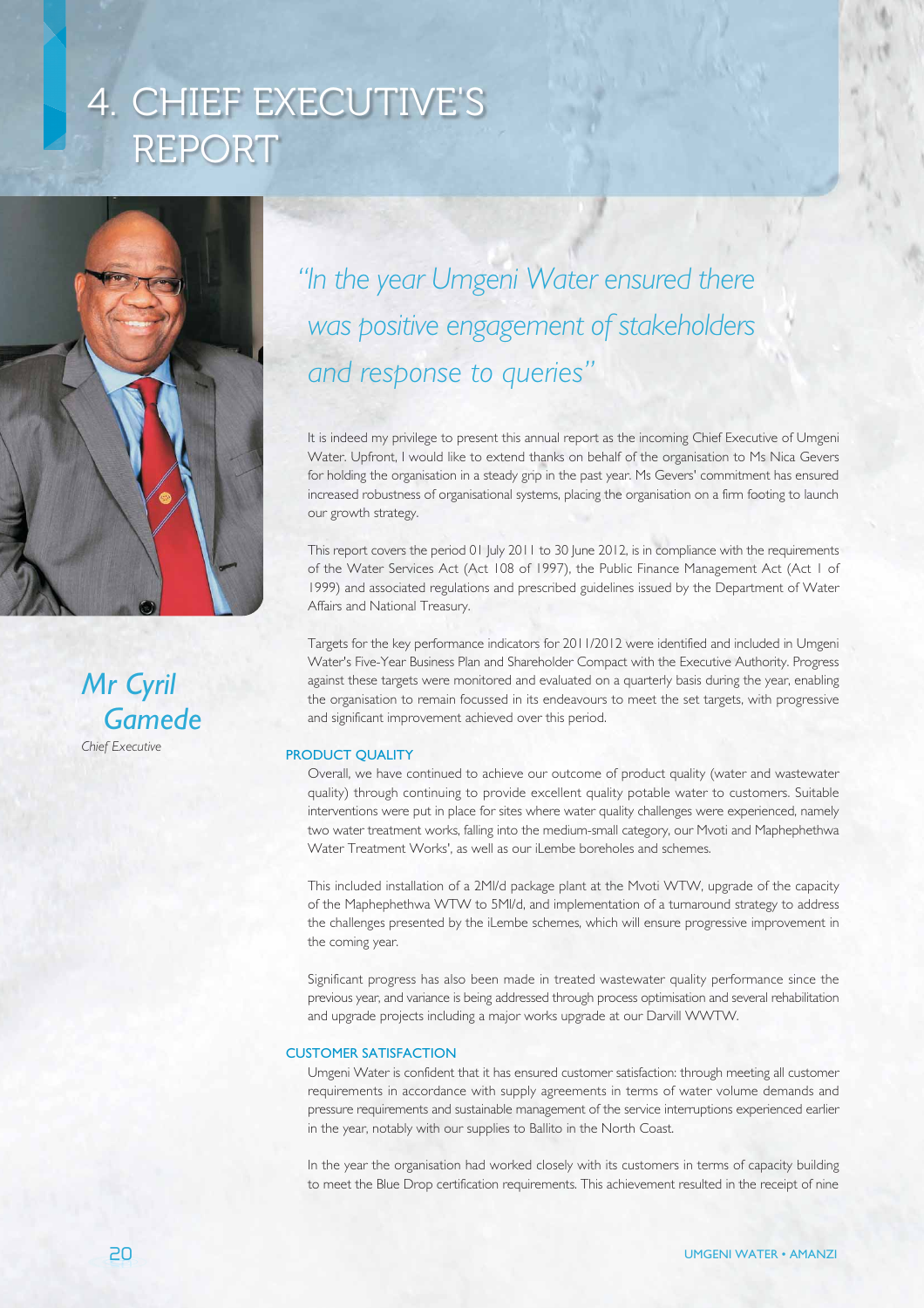Blue Drop certifications for drinking water quality management excellence, together with the relevant Water Services Authorities. This was a commendable increase from 2011, when six Blue Drop certifications were received.

#### STAKEHOLDER UNDERSTANDING AND SUPPORT

In the year Umgeni Water ensured there was positive engagement of stakeholders and response to queries including: constructive engagement and feedback with the Portfolio Committee for Water and Environment Affairs; National Treasury, DWA, as well as, KZN Provincial Government and MECs and Customer Municipal mayors; and constructive engagement and feedback with Employees, Organised Labour, Investors, and Suppliers.

Umgeni Water also provided information to the media, community, environmental lobby groups, academia and other stakeholders on plans and performance including supply incidents and resolution of these.

## COMMUNITY AND ENVIRONMENTAL SUSTAINABILITY

Toward our outcome of community and environmental sustainability: Umgeni Water ensured it pursued creation of jobs in the year with 1,010 jobs created through our capital infrastructure projects.

Umgeni Water has adopted a new BBBEE Policy, which would further facilitate job creation and human capital development in poor communities. As part of our economic transformation initiative, 25% of the total value of each capital project will be allocated to black owned companies. Through this Umgeni Water will help ensure that the objectives of enterprise development and human capital development are achieved. In the year, our spend on preferential procurement was 68.8%. Umgeni Water will improve its database and BBBEE reporting information in the coming year.

Umgeni Water in the year also formally developed a Corporate Social Investment Policy, which will regulate the process to be followed in identifying CSI projects, and the funding, implementation and monitoring of these. The categories of projects to be implemented include education and training, job creation, public health, community development, environmental conservation, and arts culture and sport.

In the year, planned interventions were completed for four schools adopted by Umgeni Water, namely, Ndodembi, Juluka Ndoda, Sarasvati and Bazamile. Water and environmental education was also extended to learners through hosting over 100 structured lessons at our water classrooms at Durban Heights WTW, Midmar WTW and Darvill WWTW.

### INFRASTRUCTURE STABILITY

A total of R485m or 82% of the target capital infrastructure investment was spent in the year, comprising: R411m for infrastructure to support economic growth and livelihoods and R74m to support asset upgrades and refurbishments, including: water and wastewater treatment works, ICT, laboratories, and buildings refurbishment. This was a significant improvement in spend over the previous year. The 18% (R104m) negative variance can be analysed as follows: 3% (R18m) due to project cancellation, 12% (R68m) due to project delays, 0.7% (R4m) due to projects deferred and 2.3% (R14m) due to project savings.

#### Our key projects in the year targeting Augmentation include:

Pipeline '61 Augmentation from ED2 - Richmond Offtake, which serves Msunduzi WSA and uMgungundlovu WSA, to meet the growing demands in Edendale and makes capacity provision for the Richmond pipeline. In 2011/2012 the pipeline was completed and the tie-in is in progress.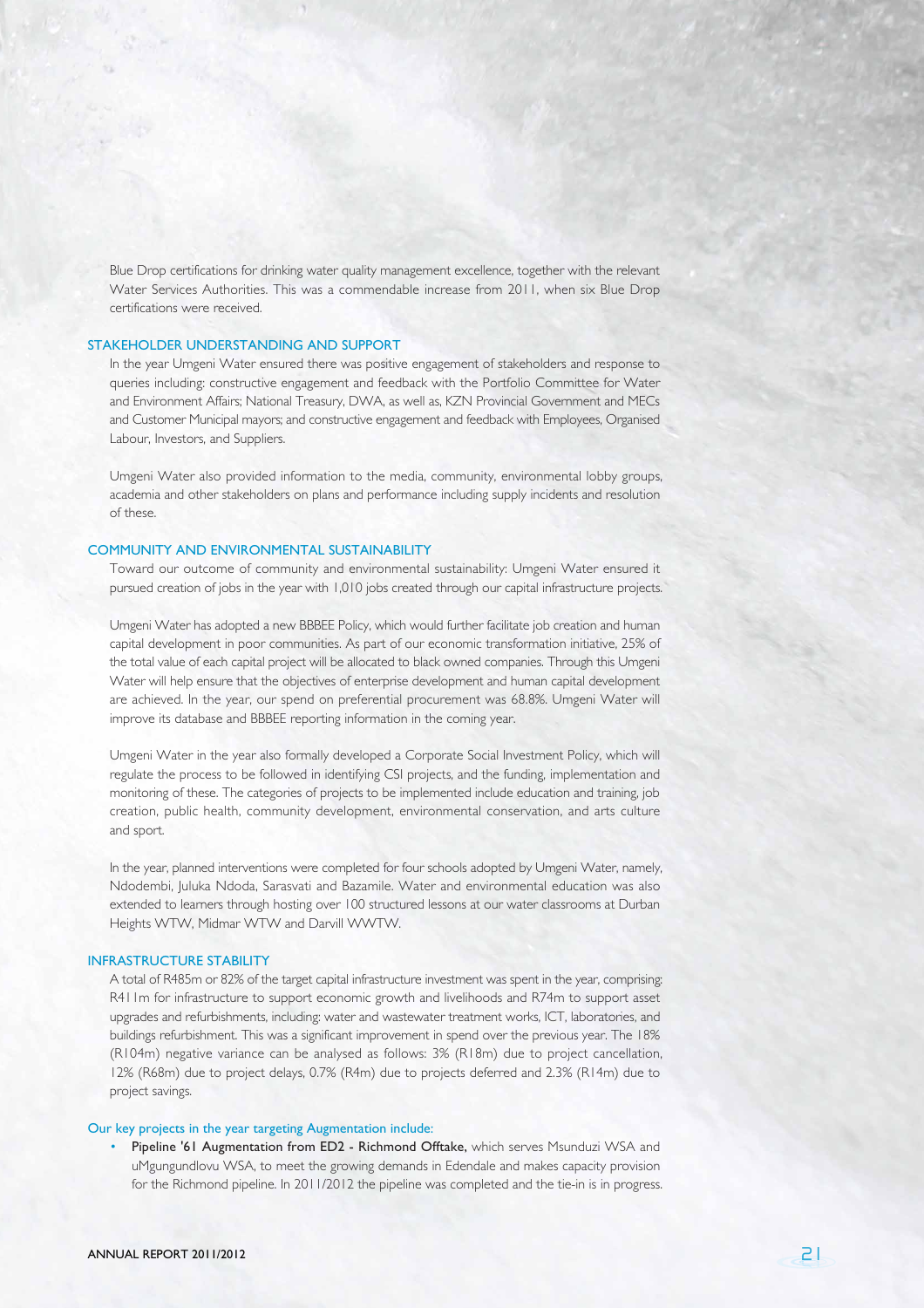# 4. CHIEF EXECUTIVE'S REPORT CONTINUED...

- Hazelmere to La Mercy Bifurcation Pipeline, which serves iLembe DM, serving areas of: *uMhlali Village, Nkobongo Township, Etete, Groutville, Ballito, Zimbali, Shaka's Rock, Shaka's Head, Salt Rock, Sheffield Beach and Tinley Manor.* In 2011/2012 the pipeline construction was 70% complete, with completion expected in November 2012.
- South Coast Augmentation Booster Pump Station, which serves the Ugu WSA, to meet increasing demands in the South Coast Area. In 2011/2012 the civil works and pump station building were completed and electrical and instrumentation works 90% complete, with completion expected in August 2012.

#### Our projects focusing on rural expansion in the year include:

- Richmond Pipeline Serves the Msunduzi WSA and Umgungundlovu WSA and will reach and provide access to rural communities in Richmond Local Municipality. This is a 30km potable water pipeline from ED4 to Richmond Reservoirs. In 2011/2012 the pipeline supply tender was awarded and contractor tender was in progress, with construction expected to be complete in 2012/2013.
- Bruynshill Reservoir Upgrade, which serves the uMgungundlovu WSA, uMshwathi LM to supply Swayimana and increase access to 75,000 people. In 2011/2012 the reservoir capacity upgrade, from 0.4 to 6Ml per day, was completed.
- Greater Eston BWSS, will serve uMgungundlovu WSA and will reach and provide potable water access for 41,240 people in 4 wards in Mkhambathini LM and 2 wards in Richmond LM, making a significant impact in alleviating water backlogs in these areas. The current infrastructure capacity is 4Ml per day. Infrastructure development is in 5 Phases and comprises bulk reservoirs, pump station and a trunk main. The project has been in construction since August 2011. In 2011/2012 Phase 1 was in construction and the Phase 3 contract was awarded. Phases 4 and 5 will be in tender in 2013 and the project is expected to be complete in August 2014.
- Mhlabatshane BWSS, which serves Ugu WSA and will reach and provide potable water access for 101,000 inhabitants of ten tribal authority areas: *Bhekani, Nhlangwini (west), KwaCele 1, Hlubi, Mabhaleni (west), KwaCele K, Frankland, Qwabe P, Shabeni, and KwaMadladla.* The infrastructure comprises a 25m high dam, access roads, raw water pump station and rising main, 4Ml per day WTW, potable water pump station, 2Ml reservoir and potable water gravity main. The project has been in construction since August 2010 and is expected to be complete in 2013. In 2011/2012 the dam construction and access roads were completed and reservoirs and WTW were in construction.
- Lower Thukela BWSS, will serve the iLembe DM. The infrastructure comprises an abstractions works, pump station and weir on the uThukela River, WTW of initial capacity of 55Ml per day and potable water pipelines. In 2011/2012 the detailed design of Phase 1 was complete and in tender. The project will be awarded in 2012/2013 and is expected to be practically complete in December 2014, with full completion of Phase 1 by December 2015.
- Maphephethwa WTW Upgrade, which serves the rural areas of Greater Maphephethwa in the Inanda area, in the eThekwini MM. The WTW and storage is being upgraded from 1.4Ml to 5Ml per day. In 2011/2012 the WTW construction was complete and is being commissioned, expected to be complete by September 2012.
- Maphumulo BWSS, which serves the iLembe DM, and KwaMaphumulo, Mandini, Ndwedwe, and KwaDukuza LMs, and will serve up to 150,000 people. The initial capacity is 6Ml per day and is

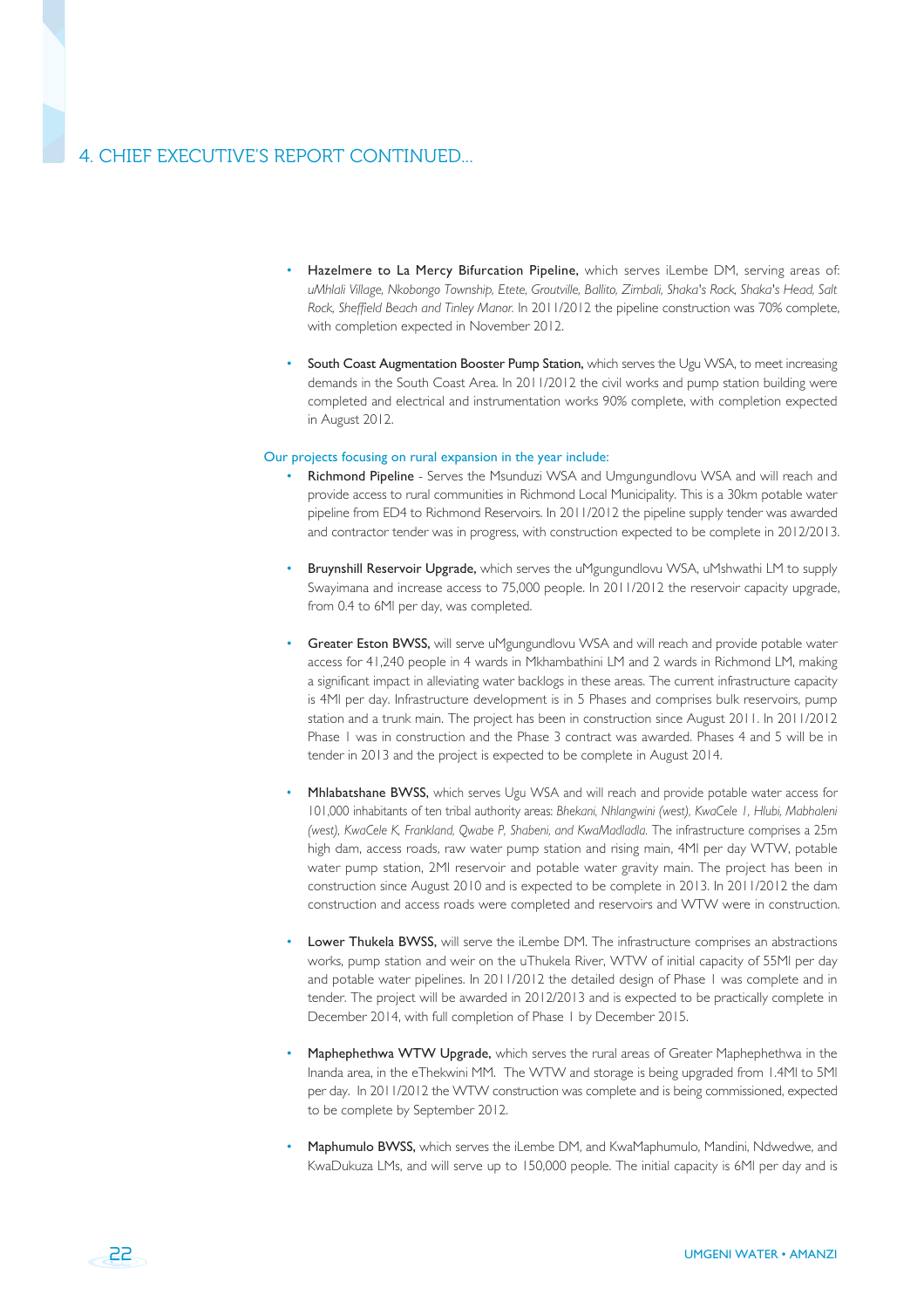being implemented in phases. Phase 1 comprises the Imvutshane River abstraction, the WTW, potable water pipelines and reservoirs. Phase 2 comprises the Imvutshane Dam. In 2011/2012, phase 1 components were in various stages of tendering, construction and one component was complete, and phase 2, the Imvutshane Dam was in tender. The Imvutshane Dam contract is to be awarded in September 2012 and is expected to be complete in 2014.

- Greater Mbizana Regional Bulk Water Supply Scheme, Umgeni Water is implementing the Greater Mbizana Regional Bulk Water Supply Scheme in support of rural development in the Eastern Cape area, and a number of components are currently under construction. As a result of changes that took place as part of the municipal demarcation process in 2011, the project is now under the jurisdiction of the Alfred Nzo District Municipality. Project progress and planned activities for contracts that have been awarded are:
	- Construction of the 40m high Ludeke Dam, a tributary of the Mtamvuna River, for which construction work is progressing well and the dam is expected to be complete in October 2013.
	- The raw water pump station and the raw water rising main to the Nomlacu Water Treatment Works, have been completed.
	- Phase 1 of the upgrading and extension of the Nomlacu Water Treatment Works (10 MI/d) has been completed, and will be commissioned as soon as an interim raw water supply pumping arrangement from the Ludeke River has been finalised.
	- Construction work on the first phase of the Bulk Treated Water Supply System, comprising 28km of pipelines, 8 bulk storage reservoirs, and a pump station started in March 2012, but due to contractual delays, is now only expected to be complete by mid-2014.

Projects in construction behind schedule are largely the Mhlabatshane Reservoir and Greater Eston Phase 1, which are not yet complete, due to lack of performance by contractors. This is being addressed and progress will improve in 2012/2013.

Operational projects behind schedule include the Darvill WWTW capacity upgrade for which relevant tenders are now in progress and the Hazelmere WTW and Amanzimtoti PLC upgrades, which incurred tender delays, but have since been resolved.

Umgeni Water has implemented a Capex turnaround plan that will continue to improve progress through several interventions, including: better project management to ensure target milestones/dates are realised, filling of vacant posts, optimal use of both internal and external resources, and enhanced oversight and monitoring by management to identify and improve internal systems and bottlenecks.

## WATER RESOURCES ADEOUACY

In our efforts to ensure water resources adequacy Umgeni Water continued to monitor, assess, optimise and plan raw water supply resources with the following progress made in 2011/2012:

- Mhlabatshane Dam (UW) construction is complete,
- Imvutshane Dam (UW) is in tender phase,
- Spring Grove Dam (DWA-TCTA) is under construction,
- Mkomazi Project (DWA) detailed feasibility study in progress,
- Hazelmere Dam raising (DWA) detailed design is in progress,
- Mvoti Dam (DWA) TOR for detailed feasibility is behind schedule,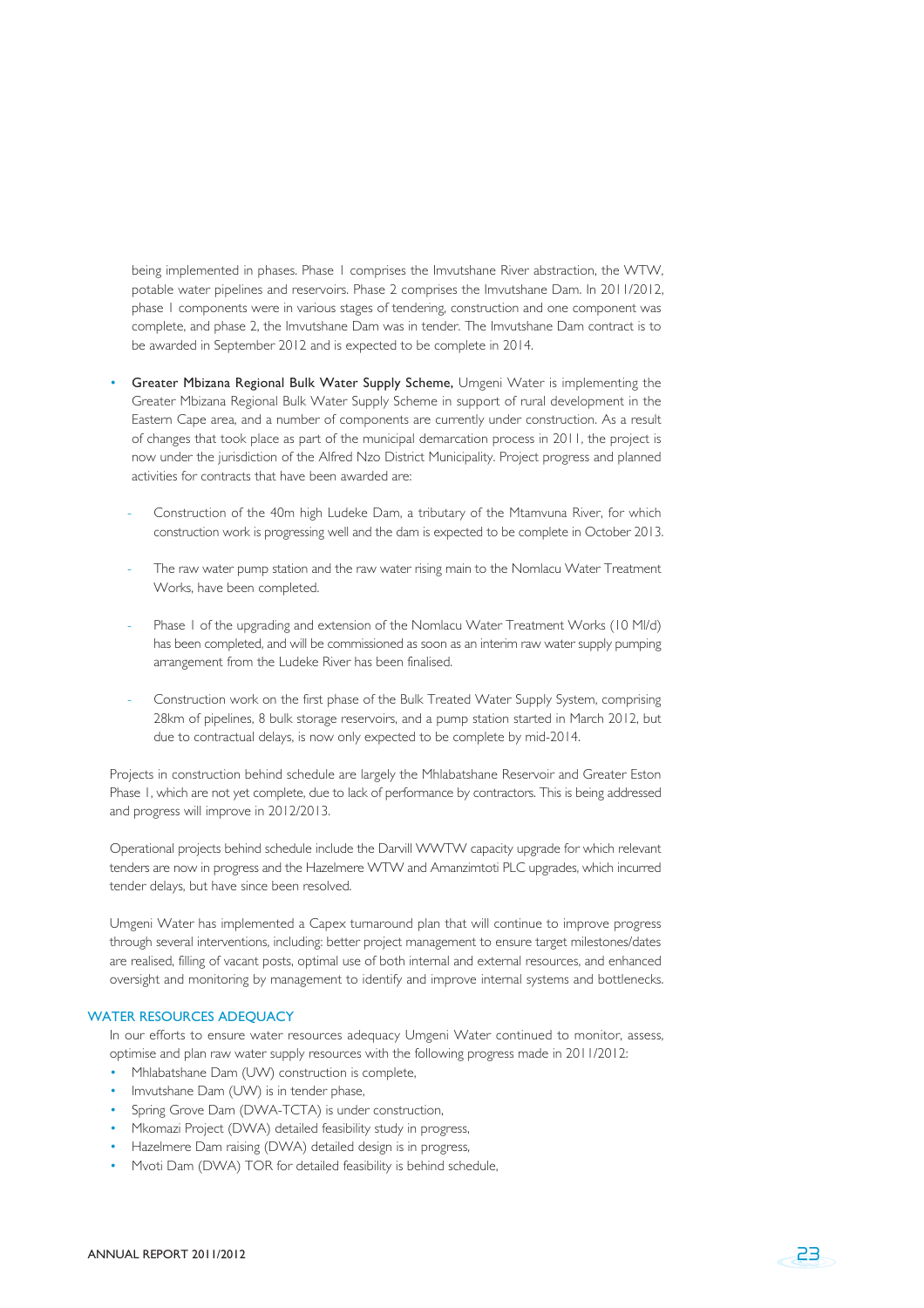# 4. CHIEF EXECUTIVE'S REPORT CONTINUED...

- The reuse project at Darvill WWTW is in progress with completion of the Ozone and GAC lab scale plants, and
- The detailed feasibility for the seawater desalination plants for the East Coast Region is underway.

#### LEADERSHIP AND EMPLOYEE DEVELOPMENT

During 2011/2012 Umgeni Water had forty-eight learners in its Learnerships training programme. Artisans and process controllers will be replaced as they qualify on an annual basis and the first batch of learners are expected to qualify in 2013.

Eighteen graduate trainees were developed in the fields of engineering, science and other scarce professional fields and an additional thirty-eight graduate engineers were enrolled as part of our training partnership programme with National Treasury. In addition, Umgeni Water has ten bursary students enrolled in engineering and related fields.

#### OPERATIONAL RESILIENCY

Regarding the improvement of systems, the SABS has been contracted to undertake a gap analysis (July 2012) to establish the status of corporate-wide implementation to ISO 9001. This will identify systems to focus on and an alignment plan accordingly developed.

During the year, 92% of strategic risks were mitigated to ≥ 50% overall control strength. Risks were also ranked in accordance with the risk appetite and risk tolerance levels. Thirteen of the organisation's risks are greater than the risk appetite level, of which one is also greater than the risk tolerance level. The one risk outside the risk appetite and tolerance level is final wastewater effluent quality compliance. Progress with initiatives to bring this risk within the risk appetite level has been made and progressive improvements noted over the twelve-month period. The risk will only be brought within the appetite and tolerance level once planned capital improvements have been implemented.

# OPERATIONAL OPTIMISATION

Resource efficiency interventions include completion of an energy audit of main sites, for which actions to reduce usage or improve energy efficiency have been proposed, and initiation of chemical plant trials, which will include recommendations for optimising chemical usage.

#### FINANCIAL VIABILITY

Umgeni Water continues to strengthen its financial sustainability by generating a surplus which for the year ending 30 June 2012 was R591million, exceeding the target by 17% and improving year on year performance by 38%.

The positive financial performance can be attributed to a combination of the reversal of the downward trend in bulk water volume sales experienced in the prior year, the reduction in other Operating and Administration costs and net finance income arising from lower borrowings and increased investments. The direct costs of production however, continue to increase significantly above revenue growth with the main cost drivers being the increase in energy, chemicals, raw water, maintenance and staff costs. The overall direct cost increase was 29%, which was offset by the 11% increase in revenue, and will require stringent monitoring in the year to come.

The earned surplus will be re-invested to:

- fund the R4.2billion 5 year Infrastructure Programme which aims to assist municipalities eliminate water backlogs,
- reduce debt, and
- ensure that the bulk water tariffs are maintained at affordable levels.